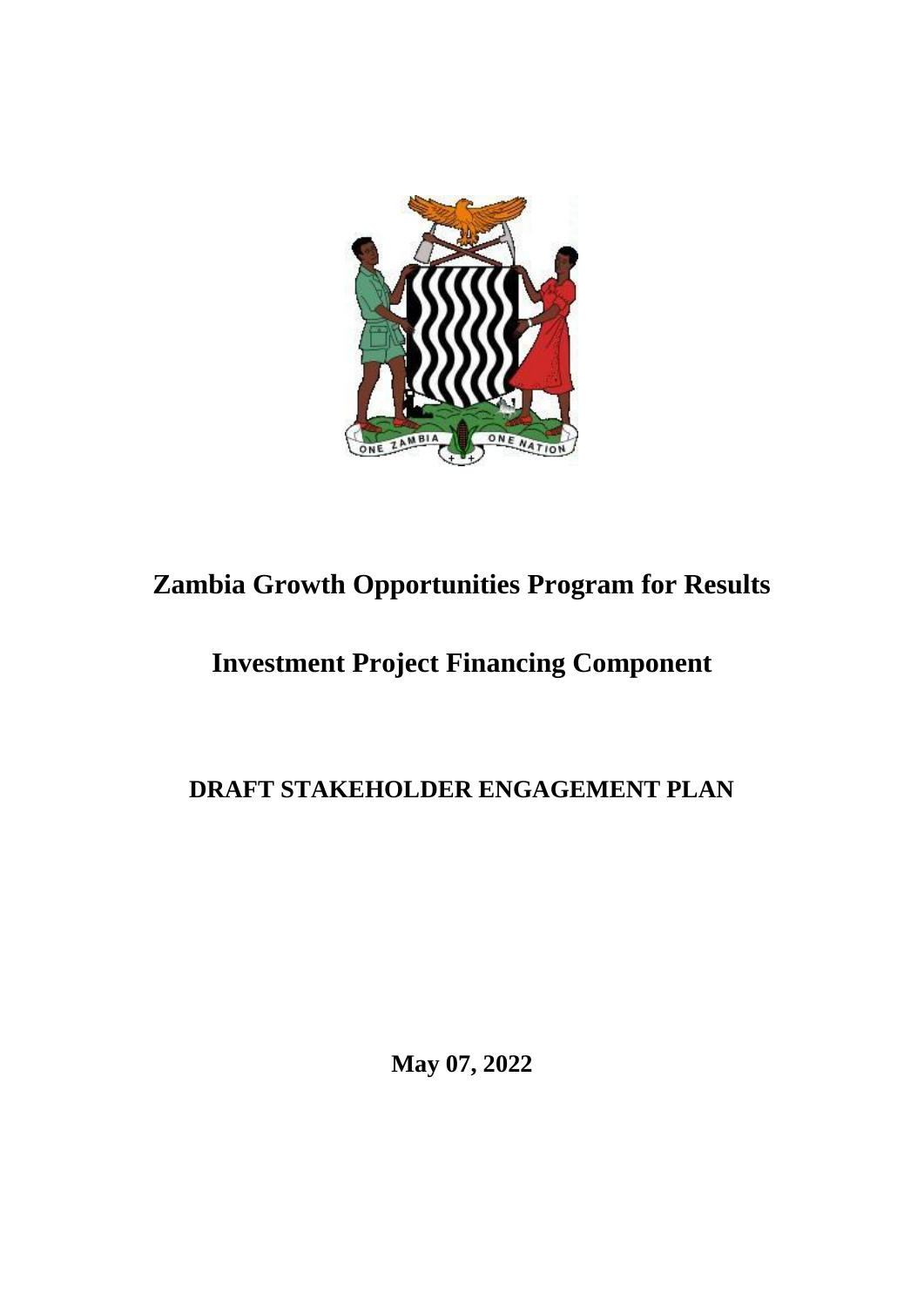# **1.** Introduction and Project Description

# **1.1 Context**

1. This Stakeholder Engagement Plan (SEP) has been prepared by the Government of Zambia for the Investment Project Financing (IPF) Component of the Zambia Growth Opportunities (ZAMGRO) Program for Results (PforR; the *Program*), to meet the requirements of the World Bank's Environmental and Social Framework (ESF), including the Environmental and Social Standard for Stakeholder Engagement and Information.

2. The SEP identifies the main stakeholders affected by the IPF component (hereinafter the *Component*), directly or indirectly (including vulnerable groups), as well as those with other interests that may influence decisions on the Project. It sets out a program of stakeholder engagement, including information disclosure and public consultation, throughout the project cycle, describes the ways in which the project team will communicate with stakeholders, and includes a mechanism through which people can raise concerns, provide feedback or lodge complaints about the project and any projectrelated activities.

3. The purpose of the SEP is to identify stakeholders and their concerns, define the roles and responsibilities of the different actors involved in its implementation, the specific methods of consultation according to the identified stakeholders, including disclosure and consultation of information, as well as the deadlines for carrying out activities and the costs (if necessary) of consultations and participation activities.

# **1.2 Program Description**

4. The development objective of the ZAMGRO Program is to improve diversification, sustainability and jobs in the agri-food sector of Zambia. The Government agriculture sector program is guided by the National Agricultural Policy (NAP). The NAP is aligned with the Vision 2030 and with the Seventh National Development Plan. The proposed PforR will be nested in the strategic areas of the NAP and its third Policy Implementation Plan (3PIP). The PforR will focus on three Results Areas (RAs): (i) Enhanced polices and institutions for accelerated growth and job creation; (ii) Improved Services for Inclusive growth and job creation in rural areas; and (iii) Improved infrastructure and assets for inclusive rural growth. The US\$250 million IDA Credit will be implemented by the Ministry of Agriculture (MoA) and its institutes.

# **1.3 IPF Component Description**

5. The proposed IPF Component will contribute to the implementation of selected elements of the Program and the National Agriculture Program (NAP) more broadly, by building fiduciary and safeguard capacity within the Ministry of Agriculture and the Zambia Environmental Management Agency (ZEMA) to address existing knowledge and institutional gaps. Under the Program, the IPF component will be critical for successful implementation of Disbursement-Linked Indicator (DLI)#5: Facilitation of Private Sector investment in the Farm Block Program; DLI#8: Construction, expansion and institutional development of irrigation schemes; and DLI#9: Rehabilitation of feeder roads in high potential agriculture areas. Corresponding NAP activities that would benefit include Priority Area 1: *Increase Agricultural Production and Productivity* and Priority Area 6: *Increase Private Sector in Agricultural Development.* The Component would finance capacity building of relevant entities at national, provincial, and district/local levels, to carry out necessary safeguards and fiduciary due diligence of the activities under the NAP and the ZAMGRO. Specifically, it will strengthen: (i) the ZEMA's social safeguards capacity to undertake its duties as stipulated in the Environmental Management Act of 2011 (ii) the MoA's capacity to undertake the E&S screening including climate risks screening and gender inclusiveness/GBV/SEA risk screening, management and monitoring of the Program activities; and (iii) the MoA's capacity to enhance its procurement, financial management, financial monitoring, budgeting and quality assurance functions.

5. The Component will provide resources for the recruitment of long-term specialists in environment and social management to oversee screening of the Program activities to be seconded under the MoA.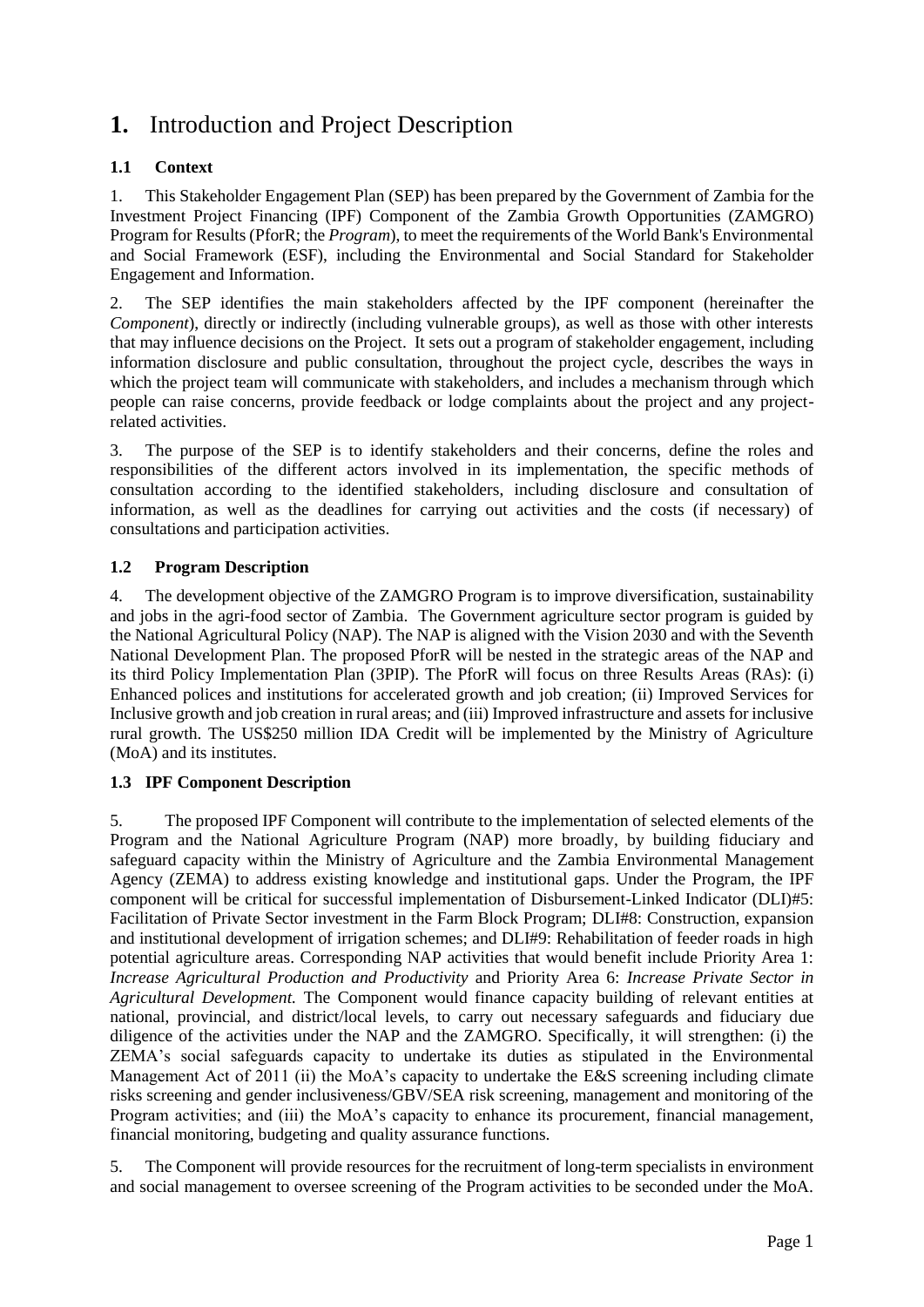These specialists would support the relevant MoA departments at various levels on the preparation of required assessments and mitigation measures. Secondly, it would provide short-term technical assistance to support to the ZEMA to enhance its screening capabilities, and to the MoA to update/revise its Environmental Management tools (e.g., ESMPs, RAPs for irrigation schemes and farm blocks). Thirdly, it would support training programs for the relevant ZEMA and MoA staff, and contractors at all levels on: (i) national legislation requirements and good environmental and social management practices and procedures; and (ii) procurement, financial management, budgeting and quality assurance functions. Finally, the component will provide financing for equipment and software of the MoA to enable them to carry effectively safeguards and fiduciary oversight functions.

6. The proposed IPF component is expected to generate the following results: (i) enhanced capacity for the management, monitoring and evaluation of the implementation of the Program activities; (ii) enhanced procurement and FM capacities for improved Program implementation; and (iii) ensure adherence to and implementation of environmental and social standards under the NAP and ZAMGRO.

# **2.** Summary of Previous Stakeholder Engagement Activities

7. Meetings and consultations were carried out during preparation stage of the Environmental and Social Assessment (ESSA) report to get a better understanding of the environmental and social systems being applied in MoA and supporting institutions. A series of meetings were held with MoA officials, OHSI, ZEMA, project teams implementing Bank-financed projects and other relevant stakeholders. Consultations with beneficiary communities in Chiansi, Manyonyo and Mwomboshi irrigation schemes were also conducted during the field visits. During the consultations, the Bank team presented detailed information on the PforR instrument, activities to be supported under the ZAMGRO Program, and initial findings of the ESSA.

# **3.** Stakeholder Identification and Analysis

8. Project stakeholders will include parties affected by the Component, interested parties, and vulnerable groups. The range of stakeholders is limited as the IPF Component will only fund institutional support and technical assistance.

# **3.1 Affected Parties**

9. Affected parties include individuals, groups and other entities that are directly affected (actually or potentially) by the IPF Component of the Program or that are identified as being more likely to undergo a change related to the Project. These stakeholders must be closely involved in the Project's consultation processes, in identifying potential risks and impacts, as well as in decision-making on risk management and mitigation measures.

### **3.2 Interested parties**

10. These are individuals, groups and other entities who may not experience direct impacts related to the Project, but who consider or perceive their interests actually or potentially affected by the project and/or who could influence the project and the process of its execution in any way. This group includes:

### *Relevant ministries and agencies*

- Ministry of Finance and National Planning
- Ministry of Water Development, Sanitation and Environmental Protection
- Ministry of Transport and Logistics
- Ministry of Tourism
- Ministry of Green Economy and Environment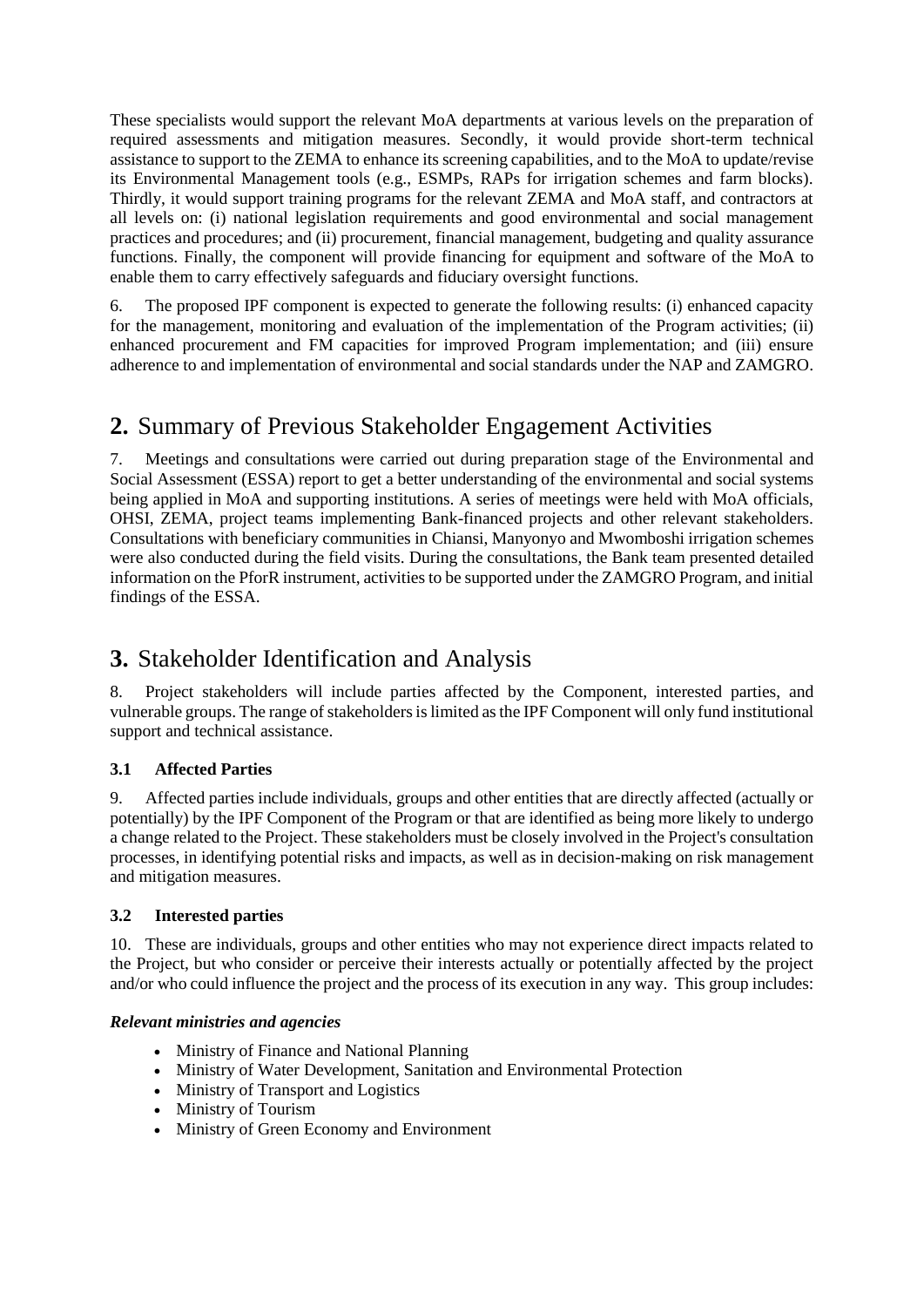#### *Other stakeholders who may be interested*

- Professional research and analysis firms in the agriculture, transport, environment, sector, etc.
- National NGOs working in the field of agriculture
- Communities directly benefiting from agriculture, water and transport services
- International development partners
- Experts specialized in the sectors identified.

#### **3.3 Vulnerable groups**

11. For the specific case of the activities of the Component, no vulnerable or disadvantaged group was identified.

### **3.4 Synthesis of the needs of the Component stakeholders**

|  |  | Table 1. Synthesis of stakeholder needs |  |
|--|--|-----------------------------------------|--|
|--|--|-----------------------------------------|--|

| <b>Stakeholder</b><br>Group                              | <b>Key Features</b>    | Language<br>needs | <b>Preferred means</b><br>of notification $(e-$<br>mail, telephone,<br>radio, letter) | <b>Specific needs</b><br><i>(accessibility, large)</i><br>print, babysitting,<br>day meetings) |
|----------------------------------------------------------|------------------------|-------------------|---------------------------------------------------------------------------------------|------------------------------------------------------------------------------------------------|
| <b>Staff of the</b><br><b>Ministries</b>                 | Especially<br>literate | <b>English</b>    | <b>Email, Phone</b>                                                                   | Day and business day<br>meetings                                                               |
| Staff of<br>implementing<br>agency                       | Especially<br>literate | English           | <b>Email, Phone</b>                                                                   |                                                                                                |
| <b>Experts from</b><br>research and<br>consultancy firms | Especially<br>literate | English           | <b>Email, Phone</b>                                                                   |                                                                                                |
| <b>Local authorities</b>                                 | Especially<br>literate | English           | Written<br>information and<br>signs                                                   | Day and business day<br>meetings                                                               |

# **4.** Stakeholder Engagement Program

### **4.1 Objectives of the stakeholder engagement program**

12. The purpose of the Stakeholder Engagement Plan (SEP) is to ensure that a consistent, comprehensive and coordinated approach is taken to engage stakeholders in every stage of Component implementation, including the planning phase. It is also intended to demonstrate MoA's commitment as the component implementer to an international best practice approach to engagement. The SEP defines a program for stakeholder engagement, including public information disclosure and consultation throughout the entire Component cycle and outlines ways in which MoA will communicate with stakeholders and the provision of a platform for effectively addressing Component related grievances from all parties impacted by the Component in all possible forms.

13. The specific objectives are:

- To establish a systematic approach to stakeholder engagement that will help MoA identify stakeholders and build and maintain constructive relationships with them, in particular Component-affected parties.
- To assess the level of stakeholder interest and support for the Component and to enable stakeholders' views to be considered in Component design and environmental and social performance.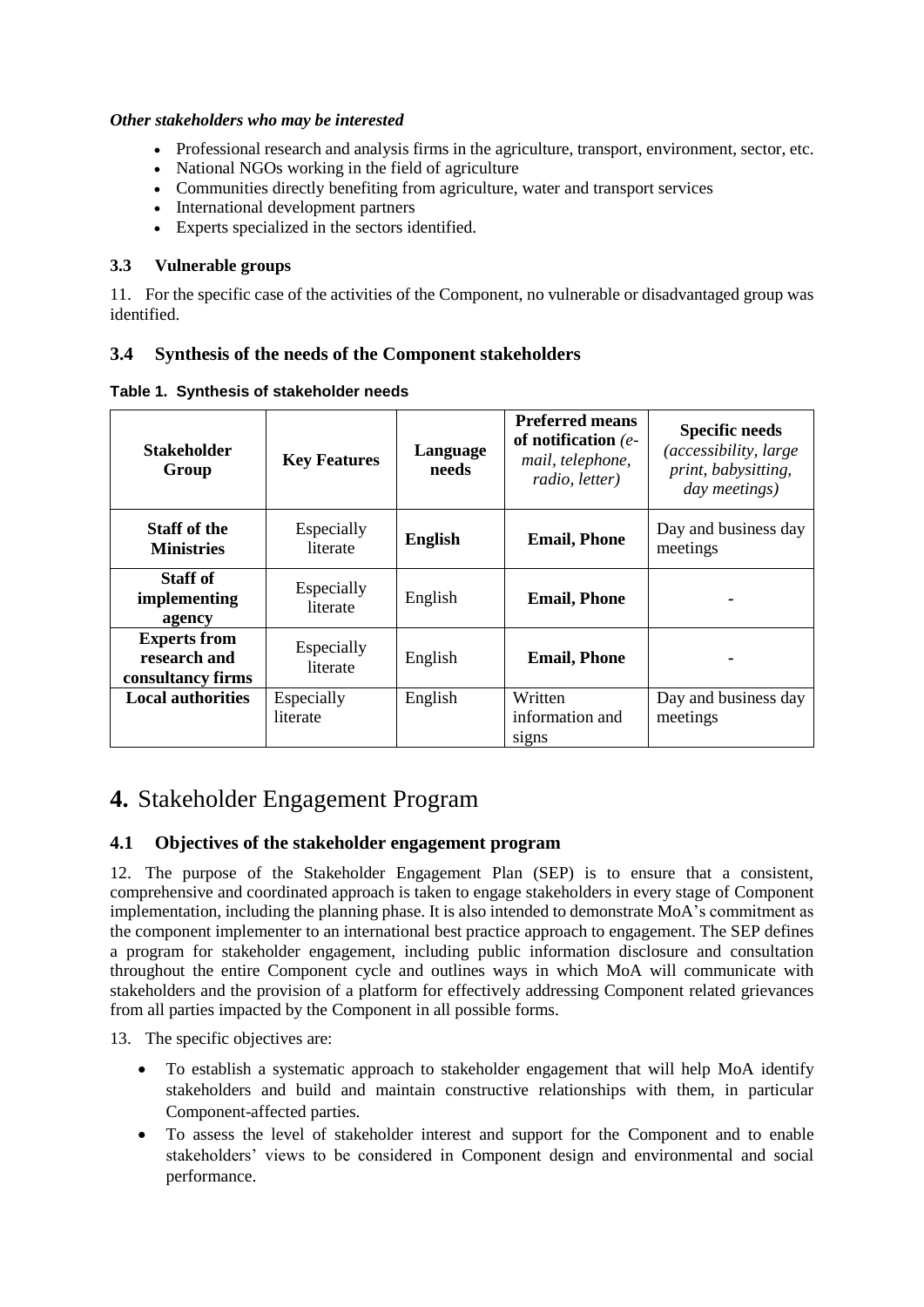- To promote and provide means for effective and inclusive engagement with Component affected parties throughout the Component's life cycle on issues that could potentially affect them.
- To ensure that appropriate project information on environmental and social risks and impacts is disclosed to stakeholders in a timely, understandable, accessible, and appropriate manner and format.
- To provide Component-affected parties with accessible and inclusive means to raise issues and grievances and allow MoA to respond to and manage such grievances.

14. The preparation of the SEP of the IPF Component of the Program will be done in two stages: (i) the preparation of this draft SEP before the Program appraisal; and (ii) the development of the final SEP within one month after Program effectiveness.

15. The following table provides a timeline for the implementation of the SEP.

|  |  | Table 1. SEP Implementation Timeline |  |
|--|--|--------------------------------------|--|
|--|--|--------------------------------------|--|

| <b>Activities</b>                                                                                                                  | Calendar                                                    | <b>Frequency</b>                                                                                                  |  |
|------------------------------------------------------------------------------------------------------------------------------------|-------------------------------------------------------------|-------------------------------------------------------------------------------------------------------------------|--|
| Objective 1. Mobilize stakeholders for the activities of the IPF Component of the Project                                          |                                                             |                                                                                                                   |  |
| Public information on component preparation                                                                                        | <b>TBC</b>                                                  |                                                                                                                   |  |
| Development of stakeholder engagement tools                                                                                        | <b>TBC</b>                                                  |                                                                                                                   |  |
| Identification and analysis of stakeholders in the<br>IPF Component of the Program                                                 | <b>TBC</b>                                                  | Once during the development<br>of the activities, but updated<br>according to the related<br>change on the ground |  |
| Ongoing stakeholder engagement                                                                                                     | Until the closure of the<br>IPF Component of the<br>Program |                                                                                                                   |  |
| Objective 2. Develop the preliminary SEP before the project appraisal                                                              |                                                             |                                                                                                                   |  |
| Organization of meetings with the various<br>national and regional stakeholders as well as<br>some stakeholders at the local level | Prior to project<br>appraisal                               | According to the number of<br>stakeholders                                                                        |  |
| Development of the first draft of the advanced<br><b>SEP</b>                                                                       | Prior to Component<br>appraisal                             |                                                                                                                   |  |
| <b>Advanced SEP National Validation Workshop</b>                                                                                   | Prior to Component<br>appraisal                             | Once                                                                                                              |  |
| Validation of the SEP advanced by the World<br>Bank                                                                                | Prior to Component<br>appraisal                             | Once                                                                                                              |  |

### **4.2 Proposed strategy for the dissemination of information**

16. The Component favors the English language or when necessary, relevant local languages, depending on the target areas. It will use the following means of communication to disseminate the information:

- Written materials (brochures, flyers )
- Websites of relevant ministries and implementing agencies or other potential partner actors
- Media (newspapers, radio) for the general public
- Email for technical partners.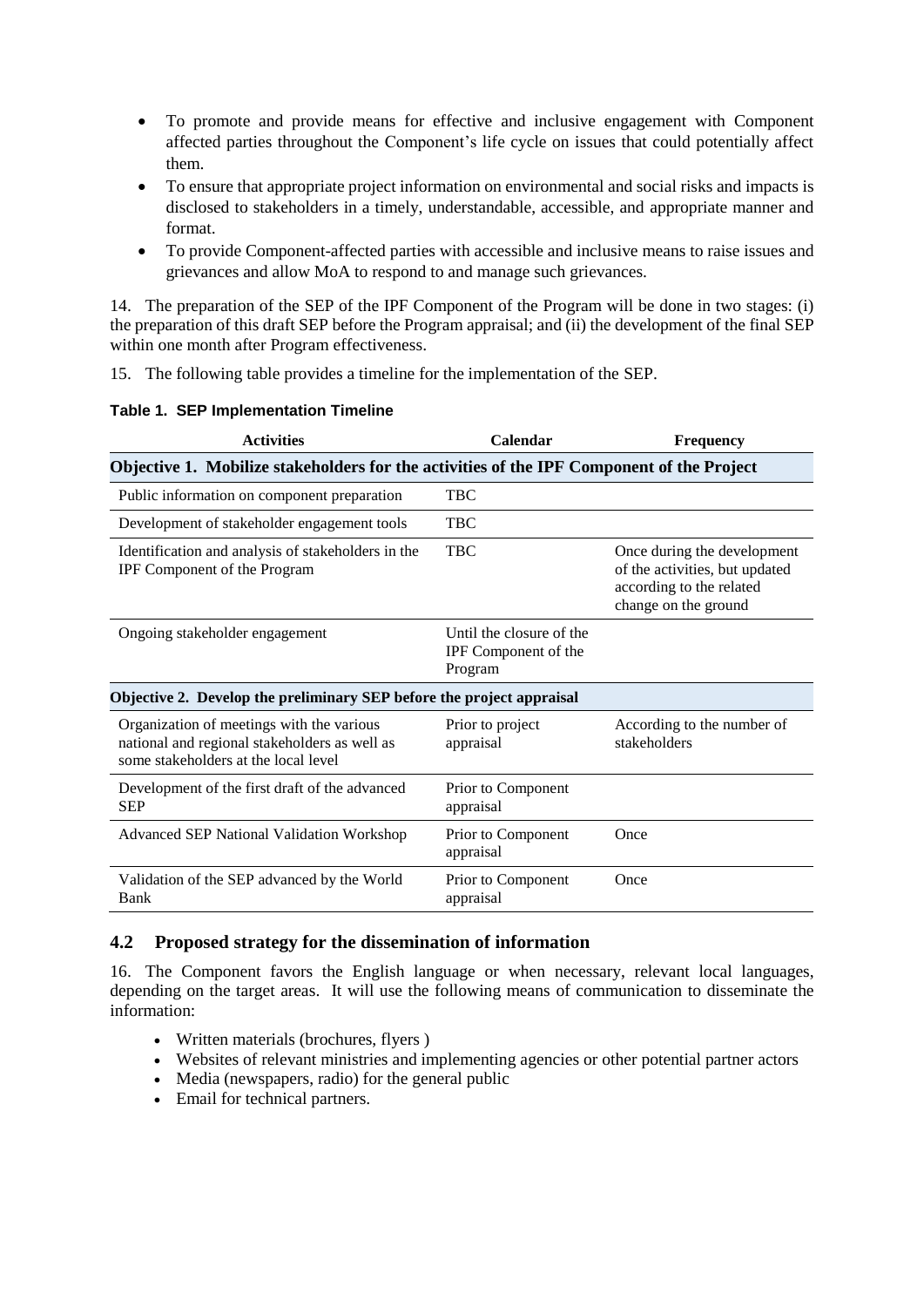# **4.3 Proposed consultation strategy**

17. The Component will use different means of communication to consult with stakeholders taking into account the characteristics of the target audience, as shown in the following table:

#### **Table 2. Proposed consultation and disclosure topics for use in the activities of the IPF Component of the Program**

| <b>Modes of involvement</b>            | <b>Description and objectives</b>                                                                                                                                                                                                                                                                                                                                                                                                                                    |  |
|----------------------------------------|----------------------------------------------------------------------------------------------------------------------------------------------------------------------------------------------------------------------------------------------------------------------------------------------------------------------------------------------------------------------------------------------------------------------------------------------------------------------|--|
| Correspondence<br>(telephone, e-mails) | Relay information and messages, especially during the ongoing pandemic.                                                                                                                                                                                                                                                                                                                                                                                              |  |
| Direct meetings                        | The purpose of these meetings is to obtain the views and opinions of stakeholders<br>subject to this method. It is therefore possible for stakeholders to express<br>themselves freely on the most sensitive issues, and it is therefore possible to<br>establish links with stakeholders. Women will also be encouraged to participate to<br>ensure their voices are heard.                                                                                         |  |
| Focus groups                           | The purpose of a focus group is to bring together stakeholders with the same<br>common interests or characteristics in a meeting to discuss specific topics. It aims<br>to present project information to a group of stakeholders, allow them to give their<br>input, and allow small groups of people (women, people with disabilities and other<br>vulnerable people) to give their views and opinions.                                                            |  |
| Public meetings                        | These meetings allow you to present project information to a large group of<br>stakeholders. Thus, it is possible to establish a relationship with communities,<br>especially those affected, and to distribute non-technical information. These<br>meetings should also cover relevant information on codes of conduct and the<br>complaint management mechanism, so that the public and the community are<br>aware of unacceptable behaviour and how to report it. |  |

# **4.4 Proposed strategy for taking into account the views of vulnerable groups**

18. No vulnerable groups were identified during preparation of the draft SEP, however, the process of engagement will be inclusive to ensure any vulnerable persons identified during project implementation are consulted and given an opportunity to provide feedback and to benefit from the IPF Component activities of the Program.

# **4.5 Review of comments**

19. Feedback (written and verbal) will be collected by the Component's E&S Focal Points. They will carefully review and analyze these comments and consider them according to their relevance. Feedback on these comments should also be provided to relevant stakeholders.

# **5.** Resources and Responsibilities

# **5.1 Resources**

20. The Component will make available the necessary resources to implement the SEP.

# **5.2 Management functions and responsibilities**

21. The Environmental and Social specialists within the Program PMU in MoA will manage the implementation of the SEP. All activities related to stakeholder engagement will be approved by the Department of Policy and Planning within MoA, which will guide the stakeholder engagement strategy and oversee its implementation.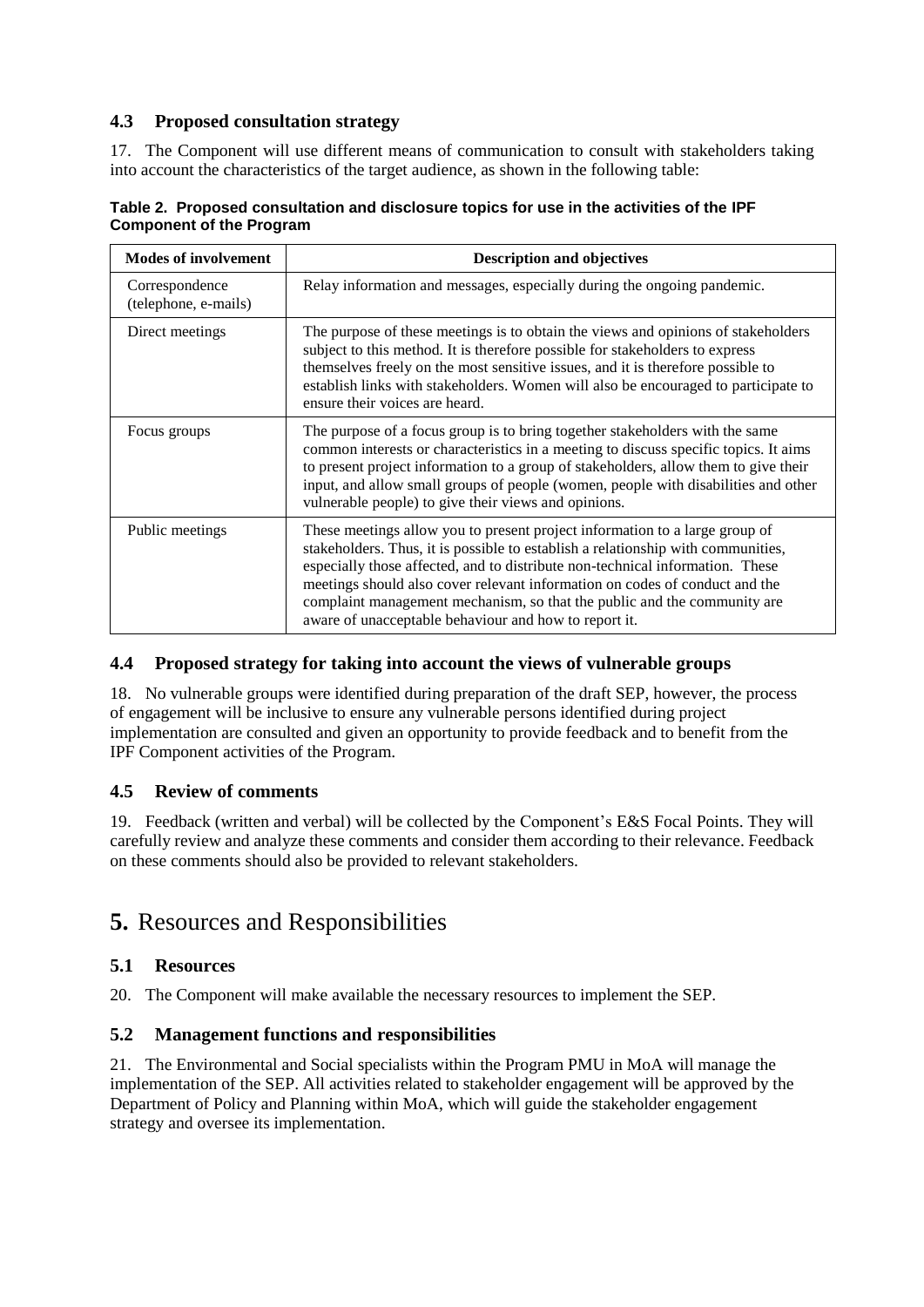# **6.** Complaint Management Mechanisms

22. The IPF Component of the Program will establish a complaints and grievances management mechanism to manage complaints related to its activities.

23. A specific process for reporting allegations of GBV/SEA/SH cases will be put in place with its own channels and procedures for receiving and managing and will focus in particular on the secure and confidential referencing of cases to identified GBV service providers.

### *6.1.1 Institutional mechanism for handling complaints:*

24. Complaints or grievances related to the IPF Component of the Program will be handled by a Grievance Redress Committee (GRC) made up of the Component's focal points within MoA.

| <b>Focal Points E&amp;S</b> | <b>Entity</b>           | <b>Contact</b> | email        |
|-----------------------------|-------------------------|----------------|--------------|
| To be determined            | Ministry of Agriculture | <b>XXXXX</b>   | <b>XXXXX</b> |

### *6.1.2 Awareness and information on the complaint management mechanism*

25. Each focal point will inform all stakeholders of the existence of complaint management mechanisms in a clear and comprehensible way for targeted third parties, using different media/methods. In particular, the methods of registering complaints will have to be communicated in a precise and highlighted manner.

26. Communications relating to the complaints handling mechanism (leaflet, poster, articles and press release) should indicate the postal address, telephone number and e-mail address of the Component managers.

### *6.1.3 Complaints and Grievance Mechanism*

27. Grievances may be reported by the following means:

- Verbal by direct meeting with the complainant. Verbal complaints will be recorded in a register of grievances.
- Phone call. The plaintiffs will call the managers of the Component's E&S focal points.
- Letter sent to a Component E&S focal point. Complaints can be addressed by an official letter to the MoA or Ministry of Finance and National Planning (MOF).

### *6.1.4 Treatment*

### *Principles for handling complaints*

28. The Component's E&S focal points will deal directly with complaints received related to the IPF Component. The complainants must be treated fairly (recorded, verified and analysed, subjected to investigation, if necessary, decided, and the answers communicated). The handling of a complaint is considered complete after resolution, decision-making and feedback to complainants.

### *Sorting and filing complaints*

29. The E&S focal points will have to determine the nature of the complaints received, and on the basis of the information received, categorize it in order to determine the entity that will carry out its examination and investigation. The time limit for sorting and filing complaints is a maximum of two days.

### *Handling of complaints*

30. Generally, the Grievance Redress Committee:

Examines the eligibility of the complaint to the mechanism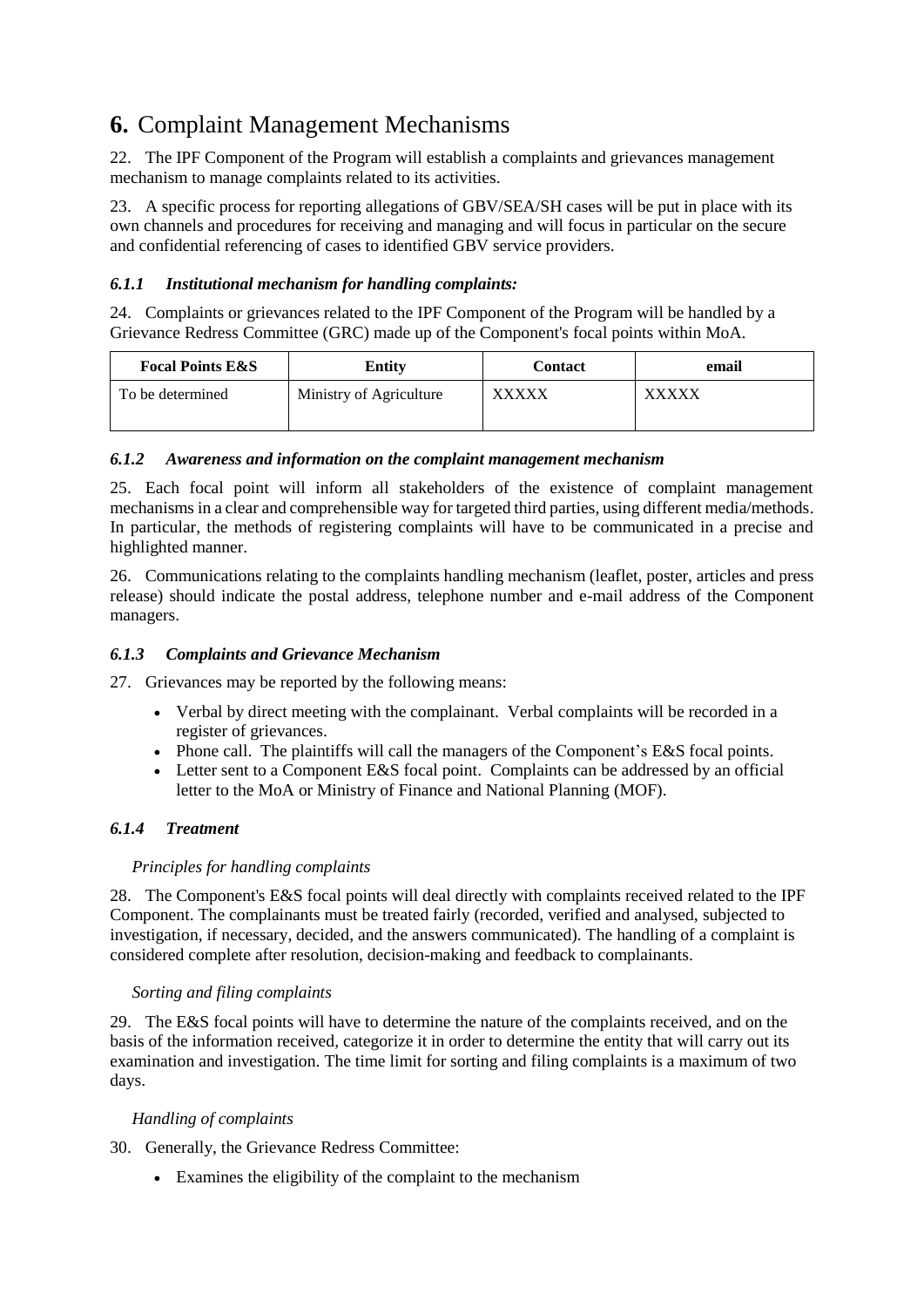- Analyzes the relevance of the complaint
- Conduct an investigation if necessary
- Makes a decision and forwards recommendations and resolutions made to the complainant
- Record decisions and recommendations in the register of complaints
- Offers answers

31. In the case of the handling of Component complaints, the amicable process must be completed within 30 days. This period includes from the receipt of a complaint until the closure of the file in the databases.

### *6.1.5 Closure of the complaint*

32. The procedure will be closed if the mediation is satisfactory to the parties and leads to an agreement. The satisfactory resolution must then be documented.

### *6.1.6 Archiving*

33. The GRC will:

- Establish a physical and electronic archiving system to record complaints received and processed.
- Establish, manage, and capitalize a database of all complaints and grievances received and processed under the Component.
- Ensure the overall follow-up of the handling of complaints under the Component.
- Prepare periodic reports on the status of complaints related to the project (number of complaints received, categories of complaints, cases resolved, feedback to complainants, etc.).

# **7.** Monitoring and Reporting

34. Monitoring and reporting will include the involvement of Component-affected Parties. The Component will establish a participatory monitoring system, which will use indicators sensitive to relevant stakeholders. All stakeholder engagement meetings will include minutes, which will be stored in the Component's stakeholder engagement database; this will ensure that: (i) there are documents that can be referred to and that all opinions expressed are taken into account, and (ii) the commitments made are kept.

35. In addition, the results of the stakeholder engagement activities with the comments that have been taken into account will be reported in the SEP and the follow-up progress reports by all parties. Although this is intended for internal use only, it will result in an annual report on stakeholder engagement under the Component.

36. The focal points in charge of the implementation of the SEP will share the results of stakeholder engagement activities in the form of consolidated reports.

37. For the Component itself, other dissemination models would be considered in the project's SEP. Dissemination could take the form of either a workshop or radio broadcast or other mechanisms heard during the SEP preparation process.

# **7.1 Participation of the various actors concerned in follow-up activities**

38. The Component will implement the following actions to ensure the participation of stakeholders in monitoring the environmental and social performance of the Component:

- Conduct stakeholder engagement in a consultative manner, in accordance with the SEP and build on established communication and engagement channels with stakeholders
- Collect on a semi-annual basis feedback from stakeholders on the environmental and social performance of the Component
- Participate in periodic reviews of compliance with the requirements of the legal agreement